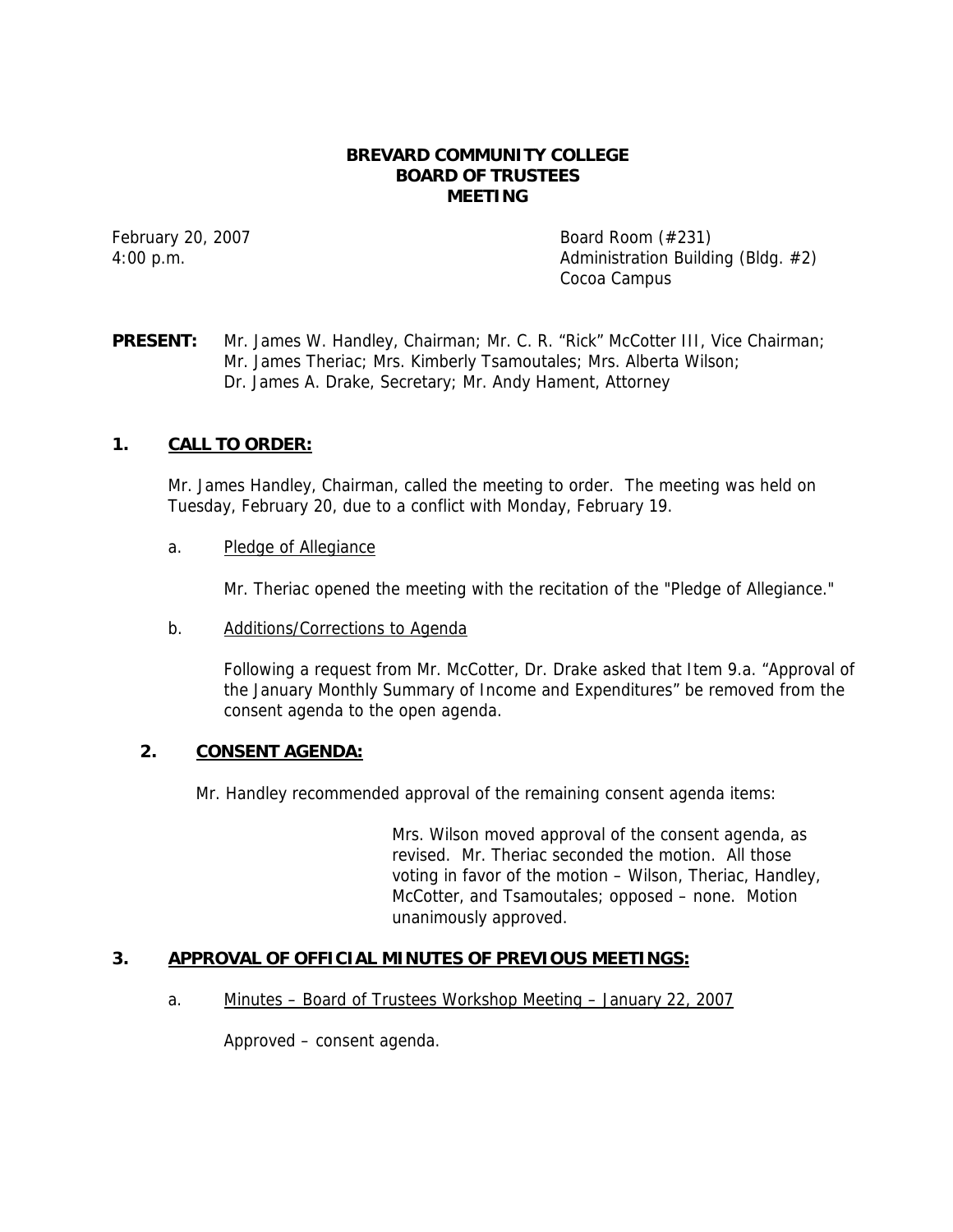#### b. Minutes – Board of Trustees Meeting – January 22, 2007

Approved – consent agenda.

#### **4. COMMUNICATIONS:**

#### a. Presentation of the Report and Recommendations of Presidential Search Committee – Mr. Sanderson (Addendum)

Mr. Sandy Sanderson, Chairman, Presidential Search Committee, presented the final report and recommendations of the Presidential Search Committee. Mr. Sanderson reported that after much consideration the Search Committee recommended the following six candidates for the Board's consideration: Dr. Jeffery S. Allbritton, Dr. Donald P. Astrab, Dr. James A. Drake, Dr. Brenda S. Fettrow, Dr. David T. Harrison, and Dr. W. David Pelham. Mr. Sanderson provided a summary of the Presidential Search Committee voting results.

The Board expressed appreciation to Mr. Sanderson and the other Presidential Search Committee members for their valuable insight and the research conducted to prepare the recommendation.

Mr. Handley reported that Sheriff Parker's office is conducting background checks on the six finalists, with results expected today. Upon receipt, Dr. Jeff Hockaday will make 20-25 reference calls on each candidate, with results to be provided by February 22. Mr. Handley requested the Board's input regarding the final selection process. Availability of the Board for a Special Meeting on March 1 and 2 was discussed. It was the consensus of the Board that the final interview and decision be expedited to ensure Mr. Theriac and Mrs. Tsamoutales may be involved in the final selection regardless of the Senate confirmation process of their Board positions.

Mr. Theriac expressed his opinion that while all six candidates are excellent there was one superior candidate making the final selection today a possibility.

> Mr. Theriac moved approval making the final presidential selection today. Mrs. Wilson seconded the motion.

Mr. McCotter stated although he didn't disagree with the idea, he did not believe a motion to vote on the president is required. Mr. Hament reported although a motion is not required, it is acceptable.

Mrs. Wilson stated moving forward in advance of the background and reference checks would be inadvisable, and suggested reducing the field of candidates. It was the consensus of the Board that the candidate field first be narrowed.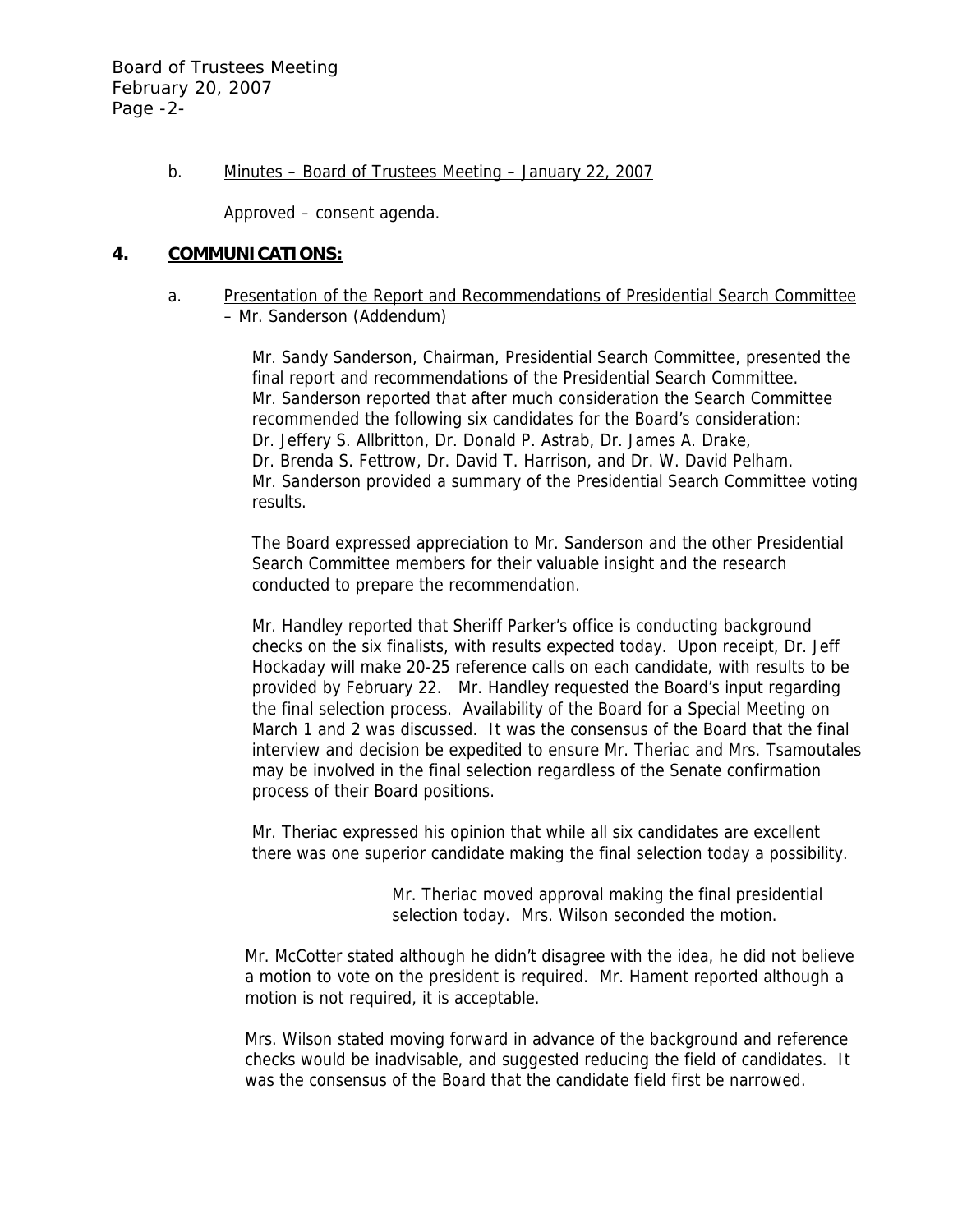Board of Trustees Meeting February 20, 2007 Page -3-

> Mrs. Wilson withdrew her second. Mr. Theriac withdrew his motion.

Mr. Theriac moved approval of reducing the candidates to the four local candidates: Dr. Astrab, Dr. Drake, Dr. Fettrow and Dr. Harrison. Mrs. Wilson seconded the motion. All those voting in favor of the motion – Theriac, Wilson and McCotter; against – Handley and Tsamoutales. Motion passed 3-2.

It was the consensus of the Board that each candidate be interviewed separately and asked identical questions. The Trustees will provide suggested interview questions. Mrs. Terry Martin, Executive Assistant to the President, will assist with coordinating the interview schedule for March 1 or 2. Appropriate public notice will be posted and the search committee will be notified. Mr. Hament suggested the Notice should indicate the selection will be made following the interviews.

## **5. CITIZEN'S PRESENTATION:**

None.

# **6. CONSTRUCTION AND DEVELOPMENT:**

a. Approval of Construction Manager for the Collegewide HVAC Phase 3 Project (Addendum)

Approved – consent agenda.

## **7. OLD BUSINESS:**

## a. Report on Pending Legal Actions – Mr. Andy Hament (Addendum)

Mr. Andy Hament, Attorney, stated an updated litigation report was provided. In regards to the Hayes' matter, he reported Florida State Statute 768.28(5) places a \$100,000 recovery cap on litigation against a state agency; however, Judge Moxley recently determined the cap does not apply to community colleges. A Motion for Reconsideration has been prepared in appeal of this ruling. If this motion is not successful, Mr. Hament suggested the College go to the Florida Legislature for clarification of the law.

## b. Approval of Resolution Honoring Major General (Retired) Titus Hall (Addendum)

Dr. Drake reported at the January Board meeting there was unanimous consent to name Building 1, Palm Bay Campus, The General Titus C. Hall Center. It was the consensus of the Board to defer the naming of the building until the March Board meeting, which will be held at the Palm Bay Campus, with General Hall present. Mr. Hament reviewed the Resolution and reported the wording was acceptable.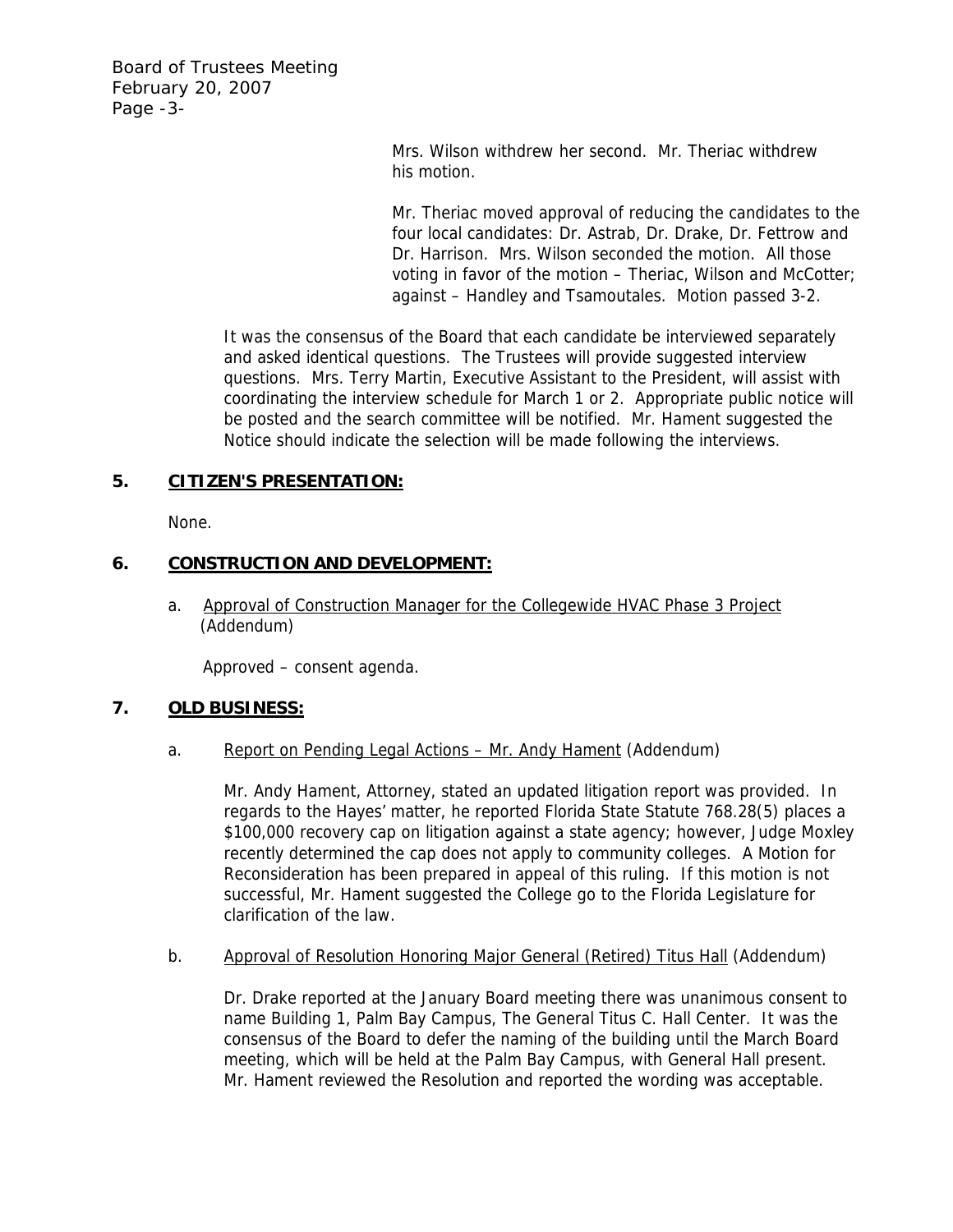c. Report and Recommendation of the Task Force, Historic Cocoa Village Playhouse Annex Construction and Funding (Addendum)

Dr. Drake reported the Board approved the appointment of a community volunteer, Walt Gilfilen, to head a task force to study the facts and report recommendations to the Board. Mr. Gilfilen introduced the task force members and reported their findings and recommendations. The Board was asked to consider advancing \$800,000 to the Cocoa Village Playhouse Board for construction of the annex. If approved, repayment of the advance will be made over a five-year period based on projected income. Significant discussion ensued regarding advantages and concerns regarding this proposal.

Mr. Scott Baughan, President, Cocoa Village Playhouse Board, thanked Mr. Gilfilen for his leadership and guidance. He stated the proposal and repayment plan are very realistic and credible based on conservative revenue assumptions. He stated additional donations are expected, but have not been figured into the projections as they are not guaranteed. Mr. Dewey Harris reported the proposal is for completing a usable shell with utilities enabling a Certificate of Occupancy. Mr. Baughan assured the Board that the scheduled college loan repayments will be made and project completion to be financed by separate projects or donations.

Mr. Little reported an additional \$100,000 will be needed for additional code requirements, which would bring the required advance from the College to \$900,000. If approved, the funds would come from the Unexpended Plant Fund monies made available by the proceeds of the Palm Bay Academy land purchase at the Palm Bay Campus.

> Mr. McCotter moved approval of the College's participation amount of \$900,000 to the Cocoa Village Playhouse Board to go toward the \$2.5 million Annex GMP construction cost. Mrs. Wilson seconded the motion.

Mr. Little reported the payback schedule is realistic but not conservative. He further indicated that although he endorses the financial advance toward the annex the advance will place a priority toward this project rather than other important college projects. Dr. Drake reported he supports the plan based on Mr. Little's input and the recommendation of the task force.

> All those voting in favor of the motion – McCotter, Wilson Handley and Tsamoutales; against – Theriac. Motion passed 4-1.

At Mr. Handley's request, Mr. Little explained the construction bid process.

The Board requested the Cocoa Village Playhouse Board to provide a Memorandum of Understanding and repayment tracking mechanism for presentation at the March Board meeting.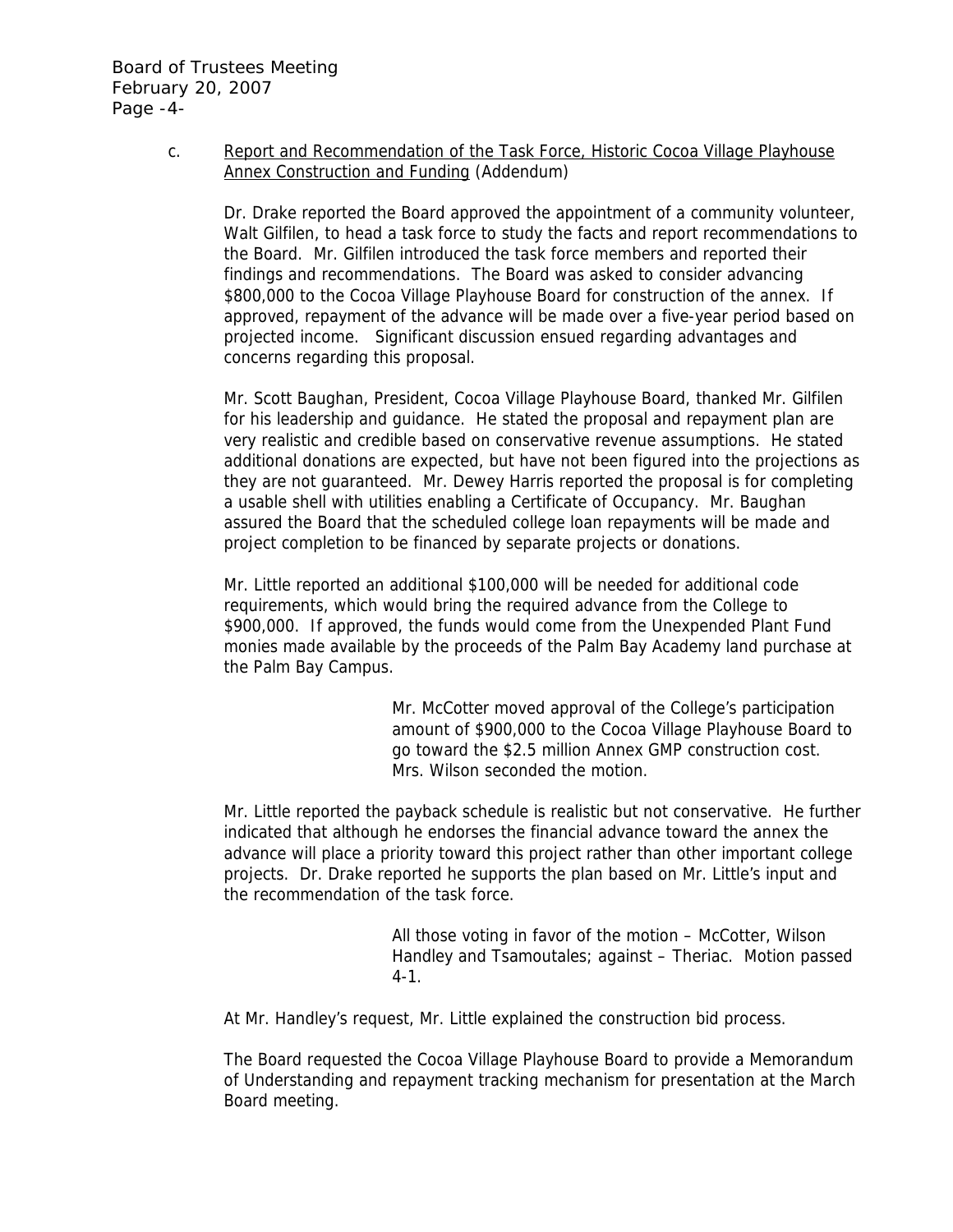## d. Approval of Guaranteed Maximum Price for the Historic Cocoa Village Playhouse Annex

Mr. Al Little, Vice President for Finance and Administrative Services, requested approval of the amended guaranteed maximum price (GMP) of \$2,512,021 for construction of the Cocoa Village Playhouse Annex.

> Mr. McCotter moved approval of the Guaranteed Maximum Price for the Cocoa Village Playhouse Annex in the amount of \$2,512,021. Mr. Theriac seconded the motion. All those voting in favor of the motion – McCotter, Theriac, Handley, Tsamoutales and Wilson; opposed – none. Motion unanimously approved.

## e. Approval of Lowe's Request for Land Exchange

Mr. Al Little, Vice President for Finance and Administrative Services, reported Lowe's is requesting an exchange of mitigation land as depicted on an aerial view of the Palm Bay Campus Jupiter Extension which was distributed. The effected land would remain College property. It was the consensus of the Board that the discussion be deferred pending review and recommendation by Florida Architects at the March Board meeting.

## **8. NEW BUSINESS:**

## a. Personnel Actions (Addendum)

The Personnel Actions were presented to the Board for information only; no action required.

#### b. Approval of the 2007-2008 Academic Calendar

Dr. Don Astrab, Executive Vice President, Chief Learning Officer, reported scheduling the 2007-2008 Academic Calendar was a challenge this year due to the change in the Brevard Public School System schedule. He stated he is happy to report that the proposed schedule has positive changes for public school system coordination, faculty, and students.

> Mrs. Wilson moved approval of the 2007-2008 Academic Calendar. Mr. Theriac seconded the motion. All those voting in favor of the motion – Wilson, Theriac, Handley, McCotter and Tsamoutales; opposed – none. Motion unanimously approved.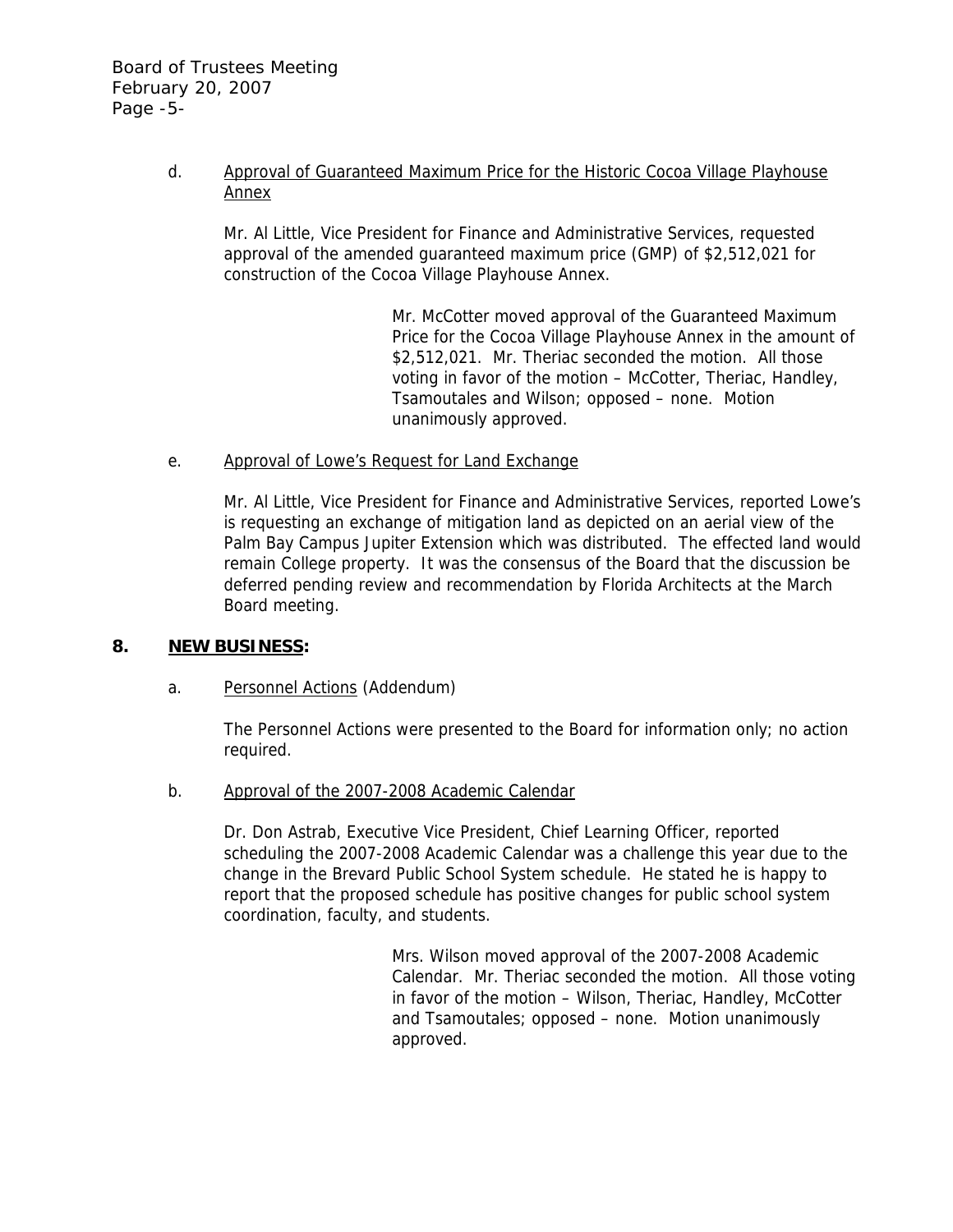Board of Trustees Meeting February 20, 2007 Page -6-

c. Request for Future Board Meeting/Workshop Agenda Items

None.

## **9. FINANCIAL ACTIONS:**

## a. Approval of the January Monthly Summary of Income and Expenditures (Addendum)

Mr. Cherry reported a budget amendment was submitted in December which is a result of encumbrances carried forward from the prior fiscal year. A surplus from the prior year creates a negative change in fund balance. He will provide email confirmation to the Board.

> Mr. McCotter moved approval of the January Monthly Summary of Income and Expenditures. Mr. Theriac seconded the motion. All those voting in favor of the motion – McCotter, Theriac, Handley, Tsamoutales and Wilson; opposed – none. Motion unanimously approved.

#### b. Approval of the 2007-2008 Private Contributions for Matching Purposes (Addendum)

Approved – consent agenda.

# **10. REPORT OF THE PRESIDENT:**

Dr. Drake reported the first annual Minority Vendor Fair will be held at the King Center on Tuesday, March 6. He reported Mr. Little can provide more information if necessary.

Dr. Drake reported at the request of the Florida Puerto Rican Hispanic Chamber of Commerce and Brevard County Parks and Recreation, a contribution was made for the ground breaking ceremony which will be held on Saturday, February  $24<sup>th</sup>$  at the Ponce de Leon Park. A bronze statue of Ponce de Leon will be erected at this site.

Dr. Drake reported on March 2, the College is sponsoring the Junior Achievement Business Hall of Fame. This year the Laureates will be Mr. Bob Barger and Mr. Moses Harvin. Mr. Nick Heldreth will also receive the Spirit of Achievement Award at this event.

Dr. Drake reported the College participated in Indiafest 2007, which was a very successful event.

Mr. Ross reported in an effort to improve awareness and reputation of Brevard Community College, several student appreciation events will be held at the Planetarium to acknowledge academic achievement. Mr. Ross reported the response has been tremendous with more than 1,500 attendees enrolled in four upcoming events: Monday, February 26, 5:00-7:00 p.m.; Tuesday, February 27, 5:00-7:00 pm.; Tuesday, February 27, 7:00-9:00 p.m.; and